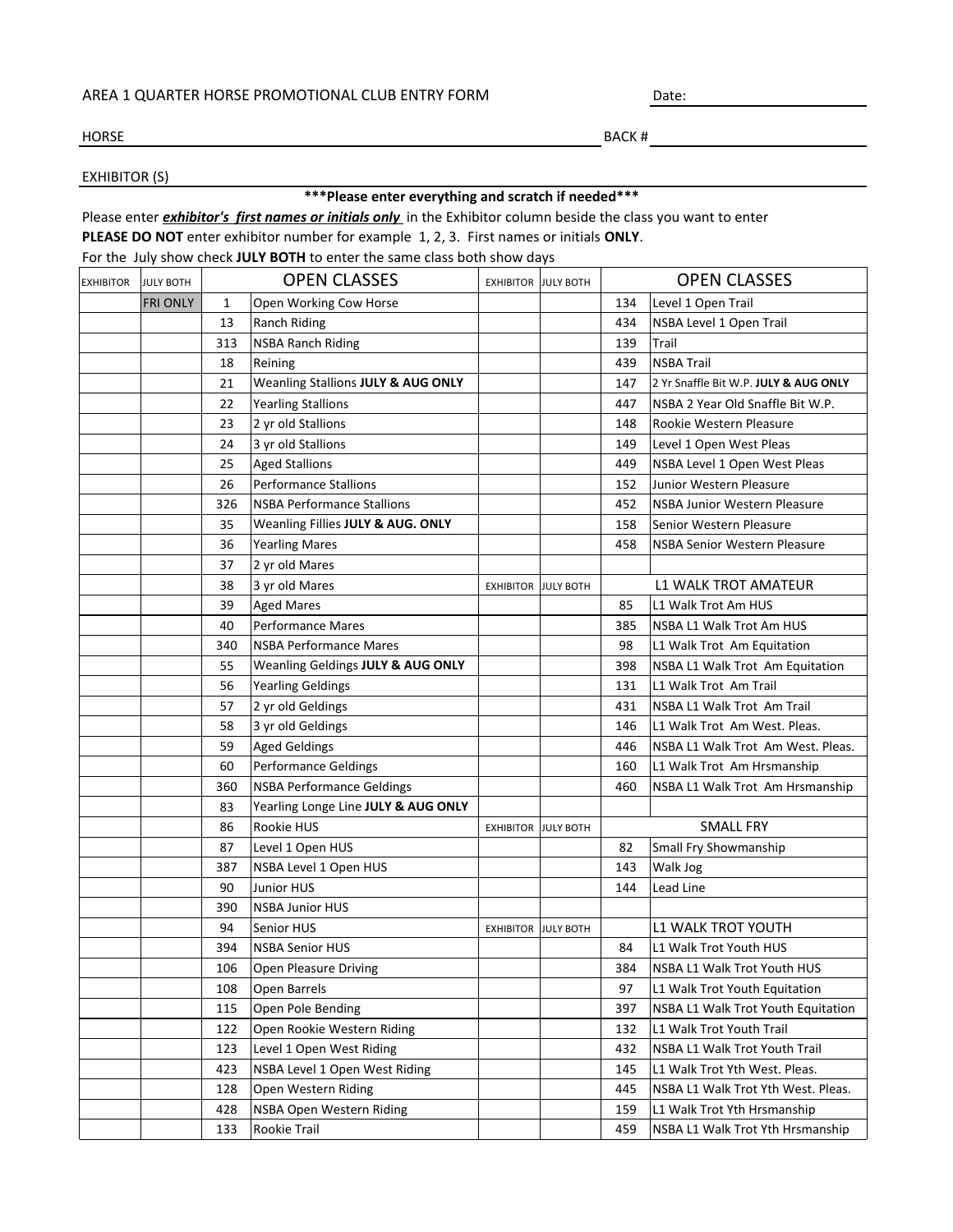| <b>EXHIBITOR</b> | <b>JULY BOTH</b> | <b>AMATEUR</b> |                                       | <b>JULY BOTH</b><br><b>EXHIBITOR</b> |                  | <b>L1 AMATEUR</b> |                                    |
|------------------|------------------|----------------|---------------------------------------|--------------------------------------|------------------|-------------------|------------------------------------|
|                  | <b>FRI ONLY</b>  | $\overline{2}$ | Amateur Working Cow Horse             |                                      | <b>FRI ONLY</b>  | 6                 | L1 Am Working Cow Horse (Boxing)   |
|                  | <b>FRI ONLY</b>  | $\overline{7}$ | Amateur Working Cow Horse Boxing      |                                      |                  | 10                | L1 Am Ranch Riding                 |
|                  |                  | 12             | Amateur Ranch Riding                  |                                      |                  | 310               | NSBA L1 Am Ranch Riding            |
|                  |                  | 312            | <b>NSBA Amateur Ranch Riding</b>      |                                      |                  | 15                | L1 Am Reining                      |
|                  |                  | 19             | <b>Amateur Reining</b>                |                                      |                  | 78                | L1 Am Showmanship                  |
|                  |                  | 28             | Am Weanling Stallions JULY & AUG ONLY |                                      |                  | 378               | NSBA L1 Am Showmanship             |
|                  |                  | 29             | <b>Amateur Yearling Stallions</b>     |                                      |                  | 92                | L1 Am HUS                          |
|                  |                  | 30             | Amateur2 yr old Stallions             |                                      |                  | 392               | NSBA L1 Am HUS                     |
|                  |                  | 31             | Amateur 3 yr old Stallions            |                                      |                  | 102               | L1 Am Equitation                   |
|                  |                  | 32             | <b>Amateur Aged Stallions</b>         |                                      |                  | 402               | <b>NSBA L1 Am Equitation</b>       |
|                  |                  | 33             | <b>Amateur Performance Stallions</b>  |                                      |                  | 112               | L1 Am Barrels                      |
|                  |                  | 333            | NSBA Amateur Performance Stallions    |                                      |                  | 119               | L1 Am Pole Bending                 |
|                  |                  | 42             | Am Weanling Fillies JULY & AUG ONLY   |                                      |                  | 127               | L1 Am Western Riding               |
|                  |                  | 43             | <b>Amateur Yearling Mares</b>         |                                      |                  | 427               | NSBA L1 Am Western Riding          |
|                  |                  | 44             | Amateur 2 yr old Mares                |                                      |                  | 138               | L1 Am Trail                        |
|                  |                  | 45             | Amateur 3 yr old Mares                |                                      |                  | 438               | NSBA L1 Am Trail                   |
|                  |                  | 46             | <b>Amateur Aged Mares</b>             |                                      |                  | 154               | L1 Am Western Pleasure             |
|                  |                  | 47             | <b>Amateur Performance Mares</b>      |                                      |                  | 454               | NSBA L1 Am Western Pleasure        |
|                  |                  | 347            | NSBA Amateur Performance Mares        |                                      |                  | 164               | L1 Am Horsemanship                 |
|                  |                  | 62             | Am Weanling Geldings JULY & AUG ONLY  |                                      |                  | 464               | NSBA L1 Am Horsemanship            |
|                  |                  | 63             | <b>Amateur Yearling Geldings</b>      |                                      |                  |                   |                                    |
|                  |                  | 64             | Amateur 2 yr old Geldings             | <b>EXHIBITOR JULY BOTH</b>           |                  |                   | <b>AMATEUR SELECT</b>              |
|                  |                  | 65             | Amateur 3 yr old Geldings             |                                      |                  | 80                | Am Select Showmanship              |
|                  |                  | 66             | Amateur Aged Geldings                 |                                      |                  | 380               | NSBA Am Select Showmanship         |
|                  |                  | 67             | <b>Amateur Performance Geldings</b>   |                                      |                  | 95                | Am Select HUS                      |
|                  |                  | 367            | NSBA Amateur Performance Geldings     |                                      |                  | 395               | NSBA Am Select HUS                 |
|                  |                  | 81             | Amateur Showmanship                   |                                      |                  | 104               | Am Select Equitation               |
|                  |                  | 381            | <b>NSBA Amateur Showmanship</b>       |                                      |                  | 404               | <b>NSBA Am Select Equitation</b>   |
|                  |                  | 96             | <b>Amateur HUS</b>                    |                                      |                  | 141               | Am Select Trail                    |
|                  |                  | 396            | <b>NSBA Amateur HUS</b>               |                                      |                  | 441               | <b>NSBA Am Select Trail</b>        |
|                  |                  | 105            | <b>Amateur Equitation</b>             |                                      |                  | 156               | Am Select Western Pleasure         |
|                  |                  | 405            | <b>NSBA Amateur Equitation</b>        |                                      |                  | 456               | NSBA Am Select Western Pleasure    |
|                  |                  | 107            | <b>Amateur Pleasure Driving</b>       |                                      |                  | 166               | Am Select Horsemanship             |
|                  |                  | 114            | <b>Amateur Barrels</b>                |                                      |                  | 466               | NSBA Am Select Horsemanship        |
|                  |                  | 121            | <b>Amateur Pole Bending</b>           |                                      |                  |                   |                                    |
|                  |                  | 130            | Amateur Western Riding                | <b>EXHIBITOR</b>                     | <b>JULY BOTH</b> |                   | <b>ROOKIE AMATEUR</b>              |
|                  |                  | 430            | <b>NSBA Amateur Western Riding</b>    |                                      | <b>FRI ONLY</b>  | 5                 | Rkie Am Working Cow Horse (Boxing) |
|                  |                  | 142            | <b>Amateur Trail</b>                  |                                      |                  | 14                | Rookie Am Reining                  |
|                  |                  | 442            | <b>NSBA Amateur Trail</b>             |                                      |                  | 77                | Rookie Am Showmanship              |
|                  |                  | 157            | Amateur Western Pleasure              |                                      |                  | 91                | Rookie Am HUS                      |
|                  |                  | 457            | NSBA Amateur Western Pleasure         |                                      |                  | 101               | Rookie Am Equitation               |
|                  |                  | 167            | Amateur Horsemanship                  |                                      |                  | 111               | Rookie Am Barrels                  |
|                  |                  | 467            | NSBA Amateur Horsemanship             |                                      |                  | 118               | Rookie Am Pole Bending             |
|                  |                  |                |                                       |                                      |                  | 126               | Rookie Am Western Riding           |
|                  |                  |                |                                       |                                      |                  | 137               | Rookie Am Trail                    |
|                  |                  |                |                                       |                                      |                  | 153               | Rookie Am Western Pleasure         |
|                  |                  |                |                                       |                                      |                  | 163               | Rookie Am Horsemanship             |
|                  |                  |                |                                       |                                      |                  |                   |                                    |
|                  |                  |                |                                       |                                      |                  |                   |                                    |
|                  |                  |                |                                       |                                      |                  |                   |                                    |
|                  |                  |                |                                       |                                      |                  |                   |                                    |